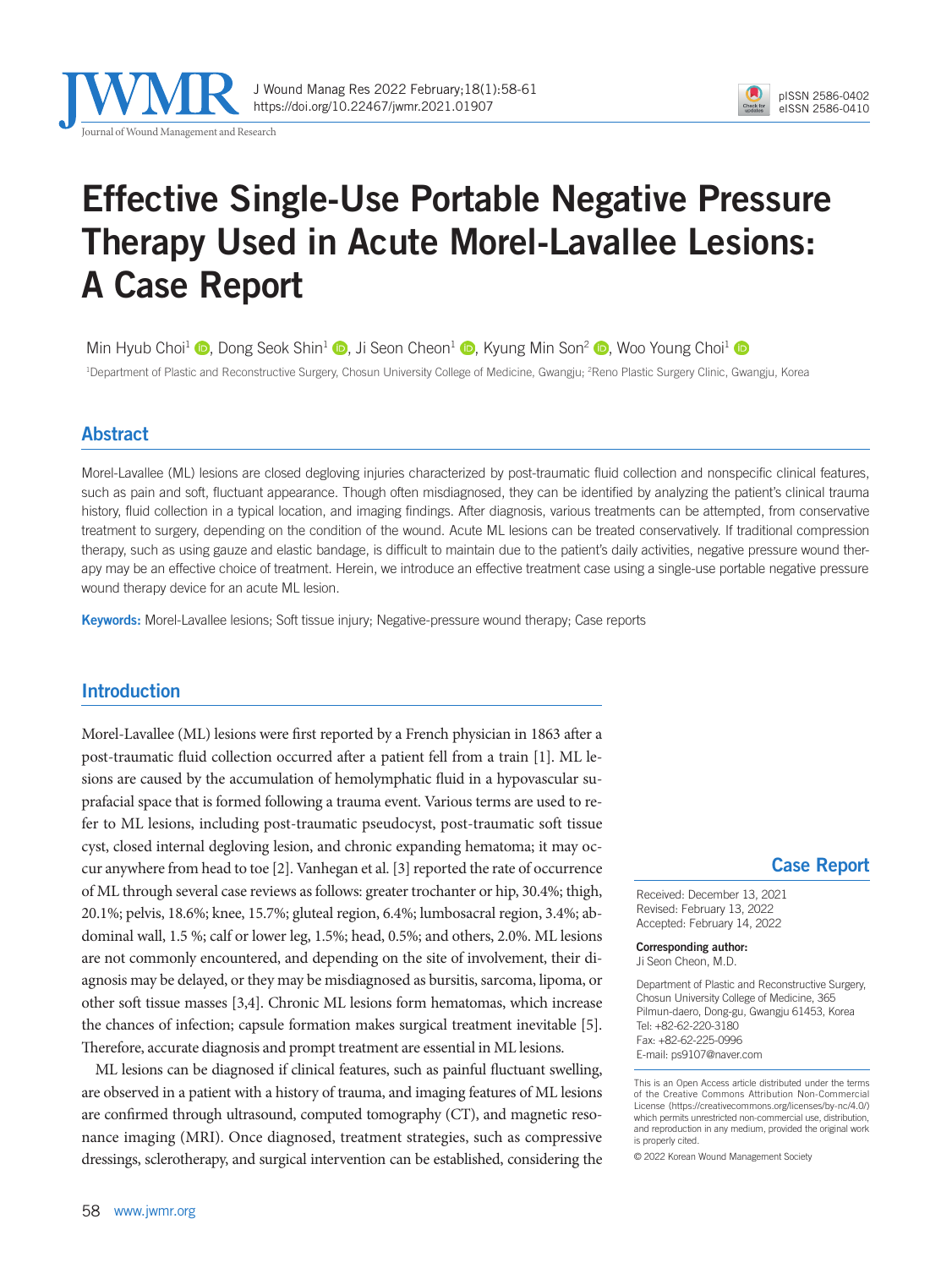time of occurrence, range, and underlying condition of the wound [6].

The purpose of this case report is to introduce an effectively treated case using negative pressure wound therapy (NPWT), especially the PICO system (Smith & Nephew, London, UK), which provides a convenient disposable device, for acute ML lesions in the sacrum region. The study was approved by the Institutional Review Board of Chosun University Hospital (IRB No. 2021-12-011), and the patient provided written informed consent for the publication and the use of his images.

### Case

A 51-year-old man with no other underlying disease visited our clinic with fluctuating swelling in the sacral area. The patient had a history of trauma in which he had fallen from a height of 3 m 3 weeks earlier. On physical examination, a fluctuating hump was observed in the sacral area without any specific signs of infection such as erythema. The patient complained of numbness when the involved area was touched and mild pain when pressed. For further evaluation, a pelvic MRI was performed, confirming that a high signal intensity was observed at the suprafascial layer of the patient's lower back in an area of approximately 15×8 cm (Fig. 1). These MRI findings indicated prominent fluid collection without capsule formation, and together with the patient's previous history of trauma, identified the lesion as an acute ML lesion. As the patient refused inpatient treatment for personal reasons, we

planned non-surgical conservative treatment with the patient visiting our outpatient clinic every 3 days.

A total of 40 mL of serosanguineous fluid was drained by needle aspiration during the first visit, and compression dressing was performed upon the involved area using gauze and elastic bandages (Fig. 2). Bacterial culture tests of the drained fluid confirmed that there were no bacteria. Three days later, 30 mL of serosanguineous fluid was drained by needle aspiration. Next, 15 mL was drained between follow-ups; 15 mL was drained again three days later, and the amount of drainage remained the same. Because the patient had to bend and straighten at the waist constantly for occupational reasons, it was considered that the previous treatment was no longer effective. Considering the patient's movement, we changed the treatment plan and used PICO after performing needle aspiration on the fluid collection site (Fig. 3). PICO application was performed every three days. After applying PICO, the amount of drainage during needle aspiration continued to decrease during follow-up. On the 3rd day after the first PICO application, 14 mL of fluid was aspirated, and 13 mL was drained after the second application. However, after the third PICO application, the amount of aspiration decreased to 8 mL, and afterwards, it was confirmed that the amount gradually decreased to 4 mL and then to 2 mL. Since the first PICO application, there were a total of six applications over the course of 3 weeks, and fluctuating swelling was no longer observed on needle aspiration and physical examination. The patient did not complain during the application of the single-use portable NPWT



Fig. 1. Enhanced magnetic resonance imaging of the pelvic area. An area with high signal intensity, approximately  $15\times8$  cm in size, was observed at the suprafascial layer of the patient's lower back, without evidence of outer capsule formation (white arrows). (A) Sagittal T2 weighted and, (B) axial T2 weighted images appear to indicate a homogeneously hyperintense fluid collection.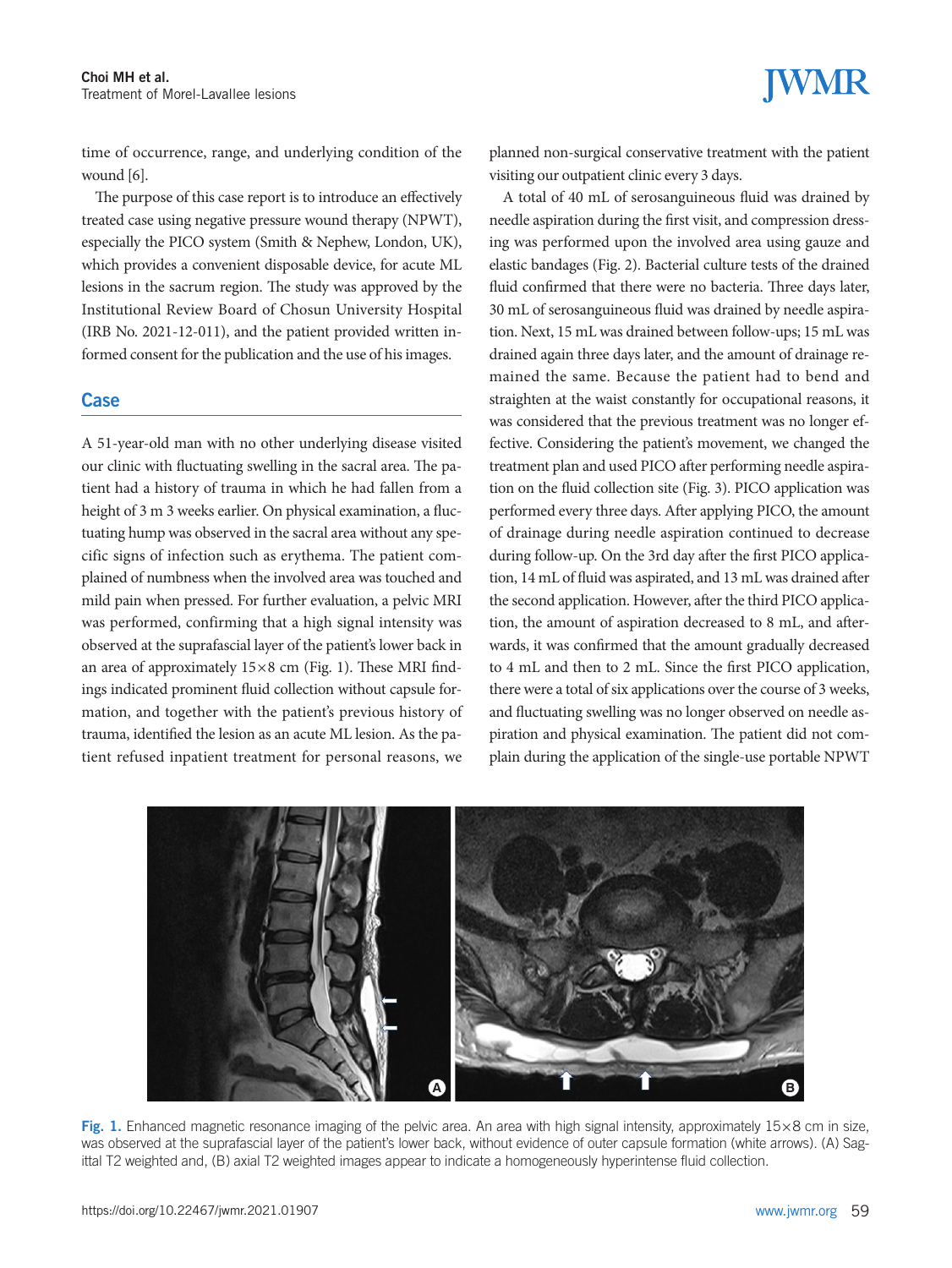

Fig. 2. Drained serosanguineous fluid by needle aspiration. A total of approximately 40 mL of fluid was drained during the first visit. (A) Approximately 18 mL in the first trial and (B) approximately 15 mL in the second trial were aspirated.

device (PICO). On a visit to our clinic approximately 1 year later, it was confirmed that the patient's condition and wound site were stable without any special findings.

### **Discussion**

ML lesions are rare post-traumatic closed degloving injuries that occur when the hypodermis separates from the underlying fascia due to an injury caused by a blunt or shearing force [1]. The most common locations of these injuries are the greater trochanter, hip, and thigh, following pelvic trauma. Other frequent areas include the knee and arm [7]. There have been reports of rare cases occurring after procedures, such as liposuction [1,7]. Most patients present with a history of trauma having occurred several weeks to months before and complaints of discomfort caused by nonspecific fluctuating masslike lesions of various sizes. If the lesion is left untreated for an extended period, the skin on the involved area may show discoloration, hyperpigmentation, or necrotic changes [7,8]. The diagnosis of ML lesions requires imaging tests along with these clinical findings. Ultrasonography, CT, and MRI are



Fig. 3. Single-use portable negative pressure wound therapy device (PICO). PICO was placed on the patient's sacral wound.

used, among which MRI is the most effective imaging tool. This is because MRI can easily assess three-dimensional anatomical structures through several sections and is excellent for diagnosing soft tissue diseases and masses that require differential diagnoses. In addition, by differentiating acute and chronic lesions through a difference in signal intensity, capsule formation requiring surgery can also be easily detected [8,9].

Although the treatment of ML lesions has not been clearly established, several studies recommend developing a treatment plan according to the patient's clinical situation. Important clinical questions include the following: (1) has it been more than 3 weeks since the injury?; (2) are there any symptoms?; (3) is there a fracture, infection, or necrosis at the injured site?; (4) is the fluid collection >50 mL?; and (5) does radiologic examination show prominent capsule formation? [4,8].

In many cases, surgical treatment is required, and open debridement and closure are mainly performed. In some cases, sclerodesis is performed using doxycycline, talc, alcohol, bleomycin, or tetracycline [8,10]. Patients who can try conservative treatment first are those with a fluid collection of <50 mL without prominent capsule formation upon radiologic examination within 3 weeks after injury. Harma et al. [11] reported that acute lesions without any infections or necrosis were healed only with conservative management after an average of 6.8±3.96 weeks.

In this case, the fluid amount on the initial needle aspiration was 40 mL, and compression was performed using gauze and elastic bandages. Subsequently, regular aspiration and compressive dressing were performed. However, as the injury was in the sacral area, it was difficult to maintain the compression dressing during the patient's daily routine because he mostly